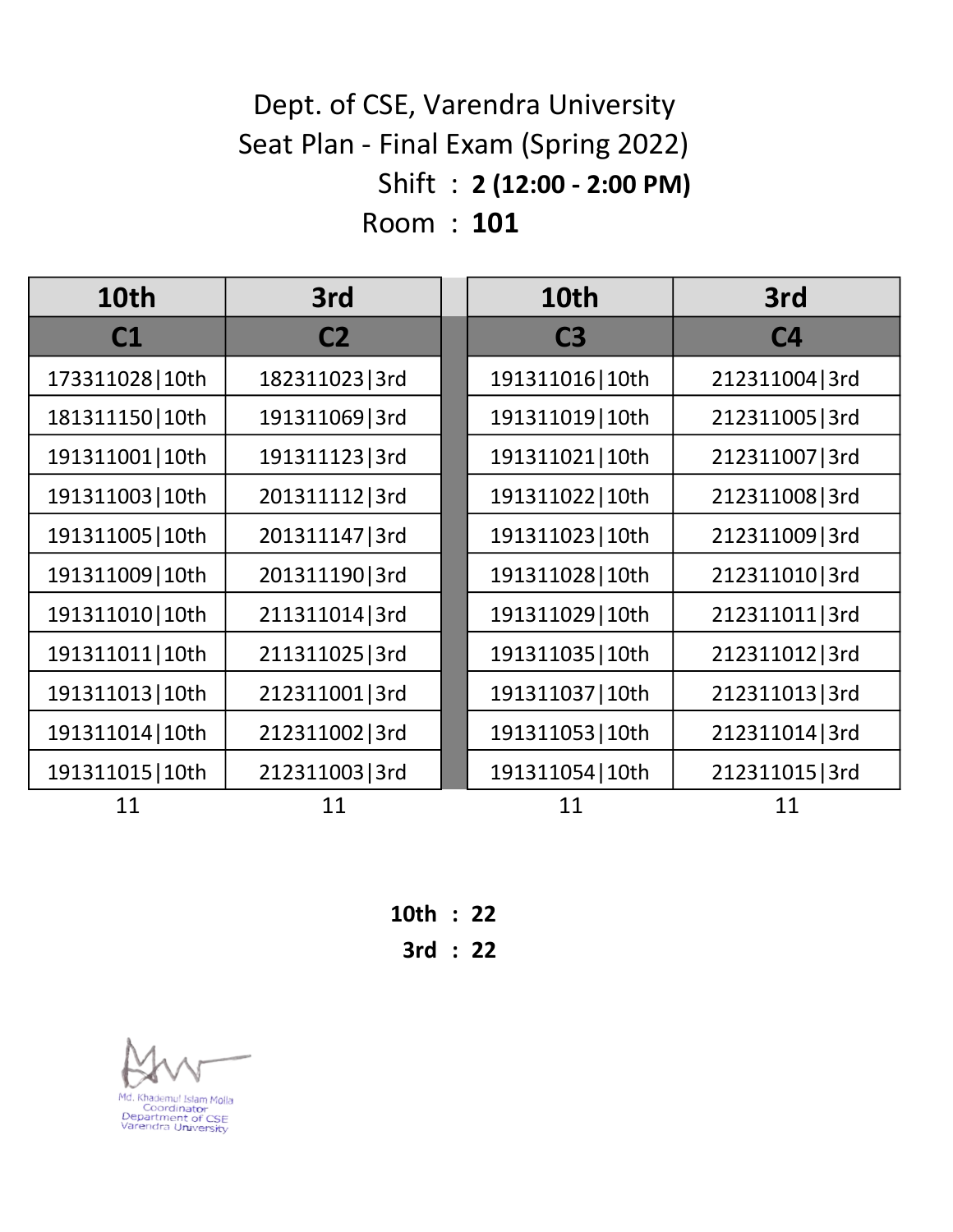# Shift : 2 (12:00 - 2:00 PM) Room : 102 Dept. of CSE, Varendra University Seat Plan - Final Exam (Spring 2022)

| 10th             | 3rd            | 10th             | 3rd             |
|------------------|----------------|------------------|-----------------|
| C1               | C <sub>2</sub> | C <sub>3</sub>   | C <sub>4</sub>  |
| 191311058   10th | 212311017 3rd  | 191311114   10th | 201311099 3rd   |
| 191311061   10th | 212311018 3rd  | 191311135   10th | 201311132 3rd   |
| 191311065   10th | 212311020 3rd  | 191311150   10th | 201311187 3rd   |
| 191311072   10th | 212311021 3rd  | 191311151   10th | 201311189 3rd   |
| 191311074   10th | 212311025 3rd  | 191311153   10th | 202311009 3rd   |
| 191311079   10th | 212311027 3rd  | 191311166   10th | 202311012 3rd   |
| 191311088   10th | 212311029 3rd  | 191311177   10th | 211311002   3rd |
| 191311090   10th | 212311030 3rd  | 173311012   10th | 211311018 3rd   |
| 191311100 10th   | 212311031 3rd  | 191311002   10th | 211311020 3rd   |
| 191311101   10th | 193311069 3rd  | 191311017   10th | 211311027 3rd   |
| 191311102   10th | 201311013 3rd  | 191311020   10th | 211311029 3rd   |
| 11               | 11             | 11               | 11              |

10th : 22

3rd : 22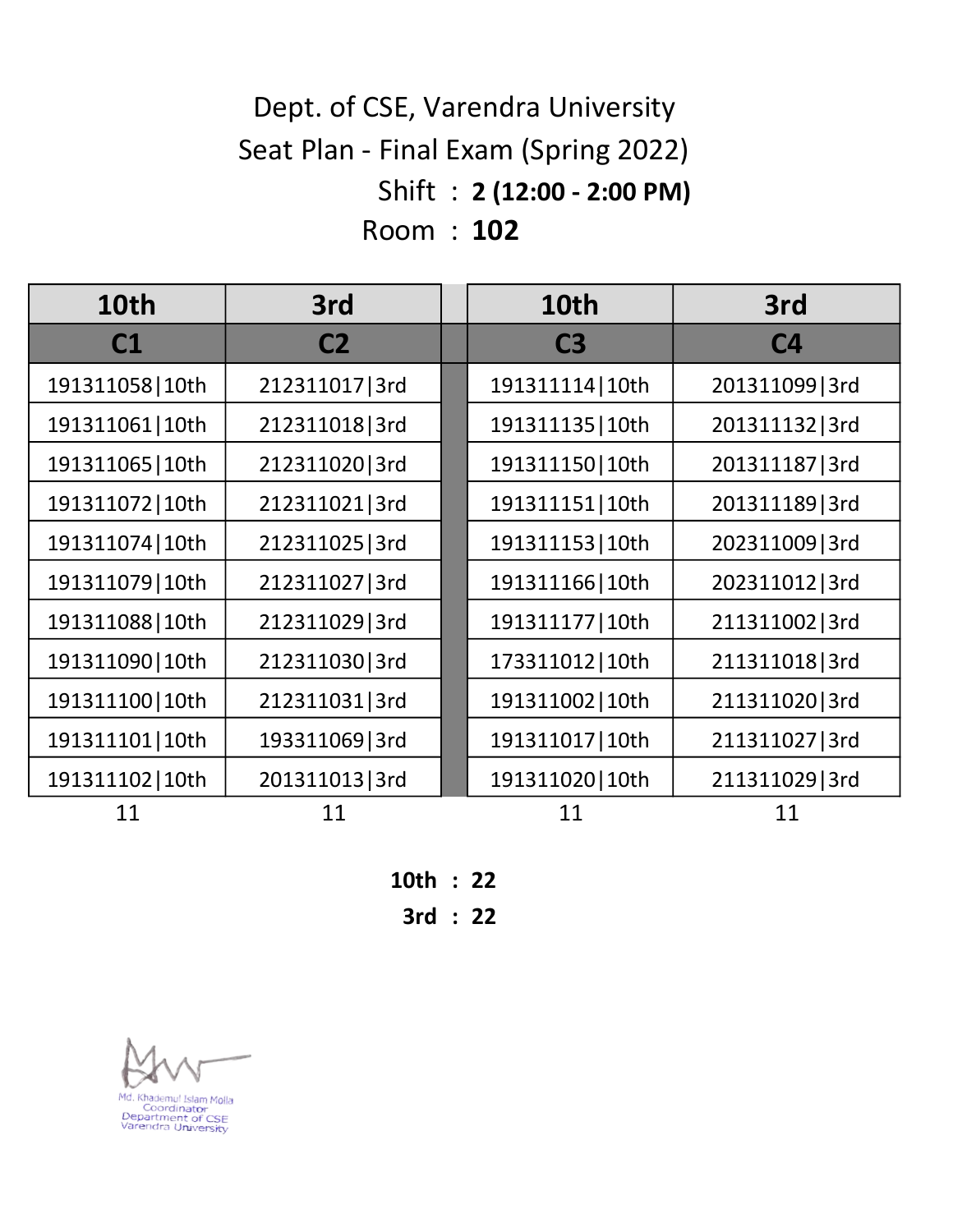# Shift : 2 (12:00 - 2:00 PM) Room : 201 Dept. of CSE, Varendra University Seat Plan - Final Exam (Spring 2022)

| 10th             | 3rd, 4th                            | 10th             | 4th             |
|------------------|-------------------------------------|------------------|-----------------|
| C1               | C <sub>2</sub>                      | C <sub>3</sub>   | C <sub>4</sub>  |
| 191311030 10th   | 211311037   3rd                     | 191311073   10th | 211311001 4th   |
| 191311036   10th | *181311043<br>3rd CSE 131 (Improve) | 191311076   10th | 211311003   4th |
| 191311040   10th | 191311103 4th                       | 191311077   10th | 211311004 4th   |
| 191311045   10th | 201311055   4th                     | 191311081   10th | 211311005   4th |
| 191311047   10th | 201311077   4th                     | 191311083   10th | 211311006 4th   |
| 191311057   10th | 201311101 4th                       | 191311092   10th | 211311007 4th   |
| 191311059   10th | 201311117 4th                       | 191311096 10th   | 211311008 4th   |
| 191311060   10th | 201311144 4th                       | 191311097   10th | 211311010 4th   |
| 191311062   10th | 201311156 4th                       | 191311098   10th | 211311012 4th   |
| 191311066   10th | 201311157 4th                       | 191311099   10th | 211311013 4th   |
| 191311068   10th | 201311185 4th                       | 191311106 10th   | 211311016 4th   |
| 11               | 11                                  | 11               | 11              |



10th : 22 3rd : 1 (20/04/22: 2) 4th : 20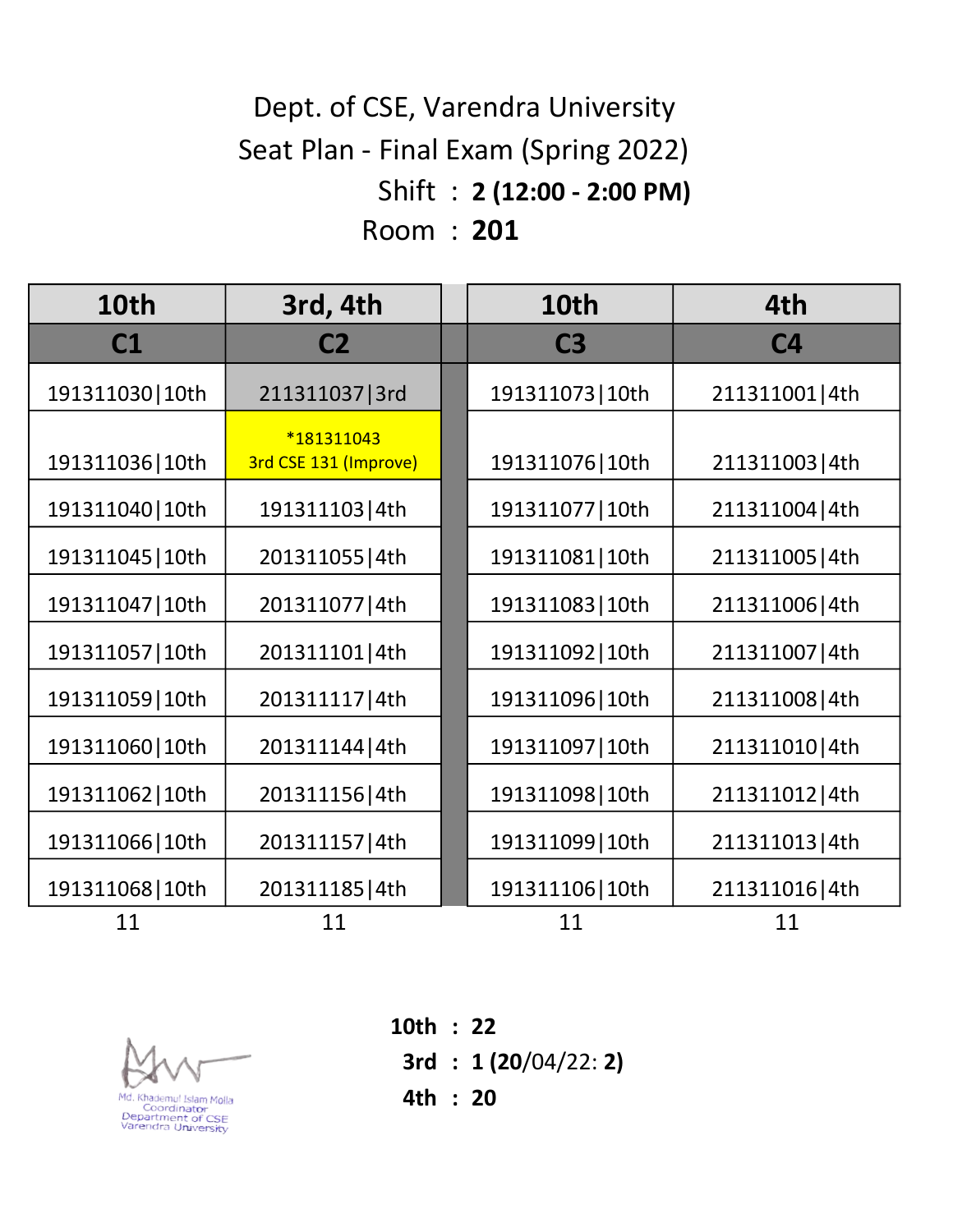# Shift : 2 (12:00 - 2:00 PM) Room : 202 Dept. of CSE, Varendra University Seat Plan - Final Exam (Spring 2022)

| 10th             | 4th            | 10th             | 4th, 12th        |
|------------------|----------------|------------------|------------------|
| C1               | C <sub>2</sub> | C <sub>3</sub>   | <b>C4</b>        |
| 191311107   10th | 211311017 4th  | 191311156 10th   | 201311081 4th    |
| 191311108 10th   | 211311019 4th  | 191311160 10th   | 201311114 4th    |
| 191311110 10th   | 211311021 4th  | 191311161   10th | 201311126 4th    |
| 191311112   10th | 211311022 4th  | 191311162   10th | 201311128 4th    |
| 191311116 10th   | 211311024 4th  | 191311172   10th | 201311141 4th    |
| 191311117   10th | 211311026 4th  | 163311015   10th | 203311006 4th    |
| 191311137   10th | 211311031 4th  | 172311057   10th | 153311031   12th |
| 191311144   10th | 211311032 4th  | 181311052   10th | 171311065   12th |
| 191311147   10th | 201311073 4th  | 181311128 10th   | 171311115 12th   |
| 9                | 9              | 9                | 9                |

10th : 18 4th : 15 12th : 3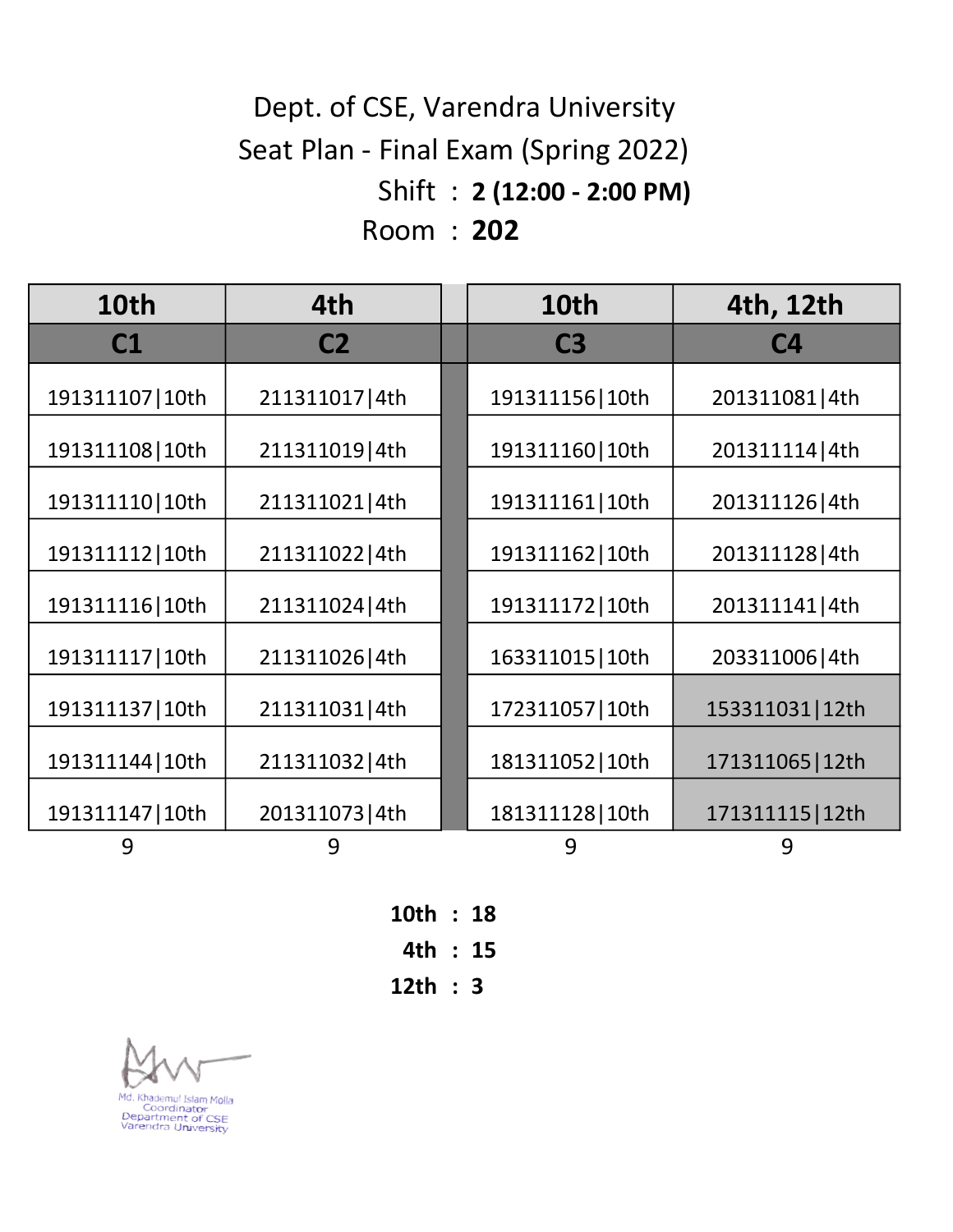## Shift : 2 (12:00 - 2:00 PM) Room : 302 Seat Plan - Final Exam (Spring 2022) Dept. of CSE, Varendra University

| 10th             | 12 <sub>th</sub> | 10th             | 12th             |
|------------------|------------------|------------------|------------------|
| C1               | C <sub>2</sub>   | C <sub>3</sub>   | C <sub>4</sub>   |
| 183311002   10th | 171311140   12th | 191311025   10th | 181311045   12th |
| 183311009   10th | 173311013   12th | 191311026   10th | 181311046   12th |
| 183311021   10th | 173311026 12th   | 191311031   10th | 181311060   12th |
| 183311029   10th | 181311018 12th   | 191311033   10th | 181311065   12th |
| 191311004   10th | 181311020 12th   | 191311039   10th | 181311068   12th |
| 191311008   10th | 181311025   12th | 191311044   10th | 181311071   12th |
| 191311012   10th | 181311037   12th | 191311048   10th | 181311076   12th |
| 191311024   10th | 181311044   12th | 191311051   10th | 181311077   12th |
| 8                | 8                | 8                | 8                |

10th : 16 12th : 16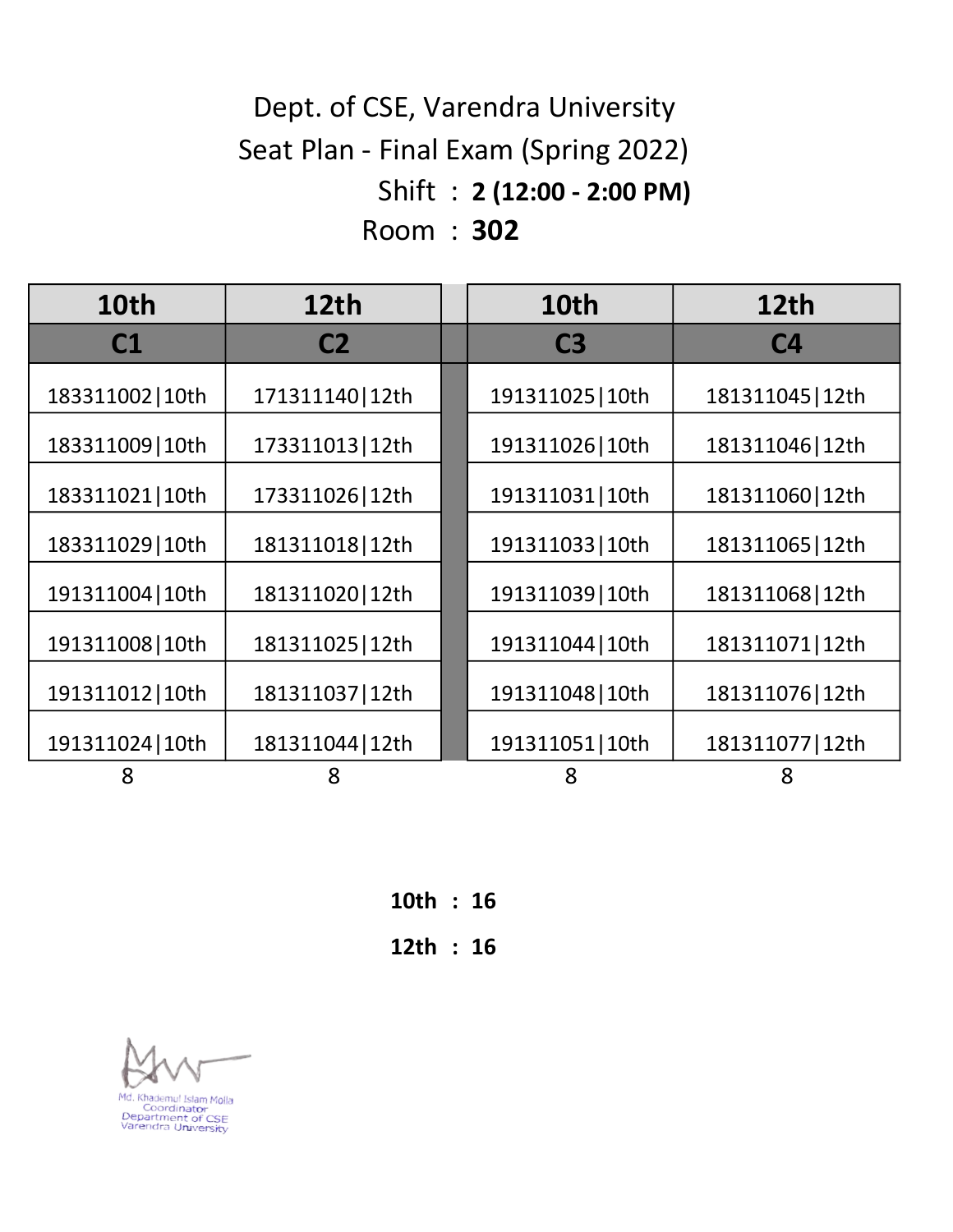## Shift : 2 (12:00 - 2:00 PM) Room : 401 Dept. of CSE, Varendra University Seat Plan - Final Exam (Spring 2022)

| 10th             | 12 <sub>th</sub> | 10th             | 12th             |
|------------------|------------------|------------------|------------------|
| C1               | C <sub>2</sub>   | C <sub>3</sub>   | C <sub>4</sub>   |
| 191311055   10th | 181311104   12th | 191311122   10th | 182311016   12th |
| 191311071   10th | 181311111   12th | 191311124   10th | 182311018   12th |
| 191311075   10th | 181311120 12th   | 191311130   10th | 182311019   12th |
| 191311078 10th   | 182311004   12th | 191311132   10th | 182311020   12th |
| 191311082   10th | 182311005   12th | 191311145   10th | 182311021   12th |
| 191311084   10th | 182311006   12th | 191311154   10th | 182311024   12th |
| 191311086 10th   | 182311008   12th | 191311155   10th | 182311029   12th |
| 191311104   10th | 182311009   12th | 191311159   10th | 182311032   12th |
| 191311113 10th   | 182311013   12th | 191311167   10th | 182311033   12th |
| 191311118 10th   |                  | 191311175   10th | 182311036   12th |
|                  |                  |                  |                  |
| 10               | 9                | 10               | 10               |

10th : 20 12th : 19

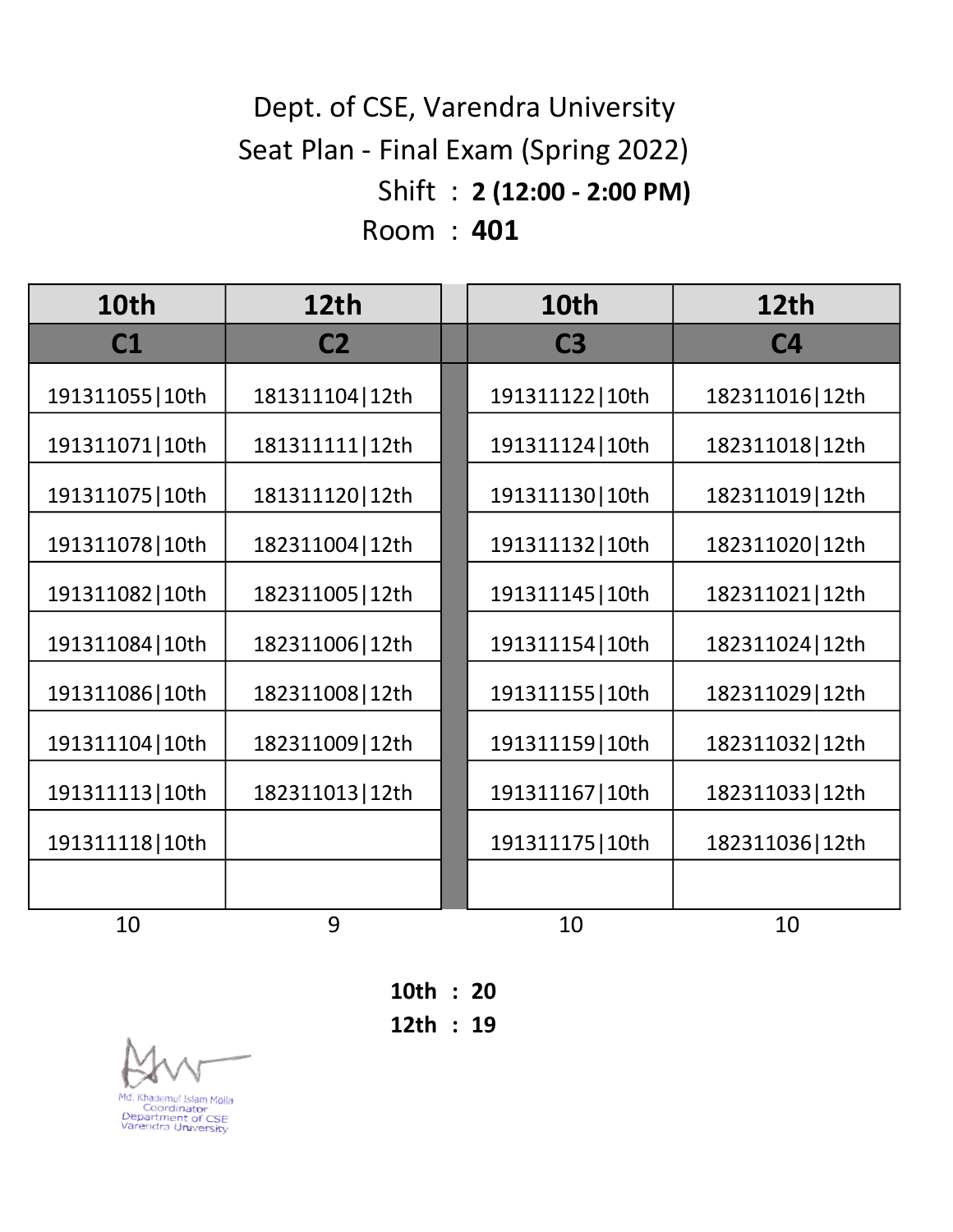# Shift : 2 (12:00 - 2:00 PM) Room : 402 Dept. of CSE, Varendra University Seat Plan - Final Exam (Spring 2022)

| 2nd             | 6th             | 2nd             | 6th             |
|-----------------|-----------------|-----------------|-----------------|
| C1              | C <sub>2</sub>  | C <sub>3</sub>  | C <sub>4</sub>  |
| 191311121 2nd   | 181311105   6th | 213311012   2nd | 193311049   6th |
| 213311002   2nd | 181311125   6th | 213311013   2nd | 193311068   6th |
| 213311003   2nd | 183311034   6th | 213311014   2nd | 201311034   6th |
| 213311004   2nd | 193311002   6th | 213311015   2nd | 201311041   6th |
| 213311005   2nd | 193311003   6th | 213311016 2nd   | 201311049   6th |
| 213311007   2nd | 193311022   6th | 213311017   2nd | 201311072   6th |
| 213311009   2nd | 193311031   6th | 213311018 2nd   | 201311113 6th   |
| 213311011 2nd   | 193311047   6th | 213311019 2nd   | 201311123   6th |
| 8               | 8               | 8               | 8               |

2nd : 16

6th : 16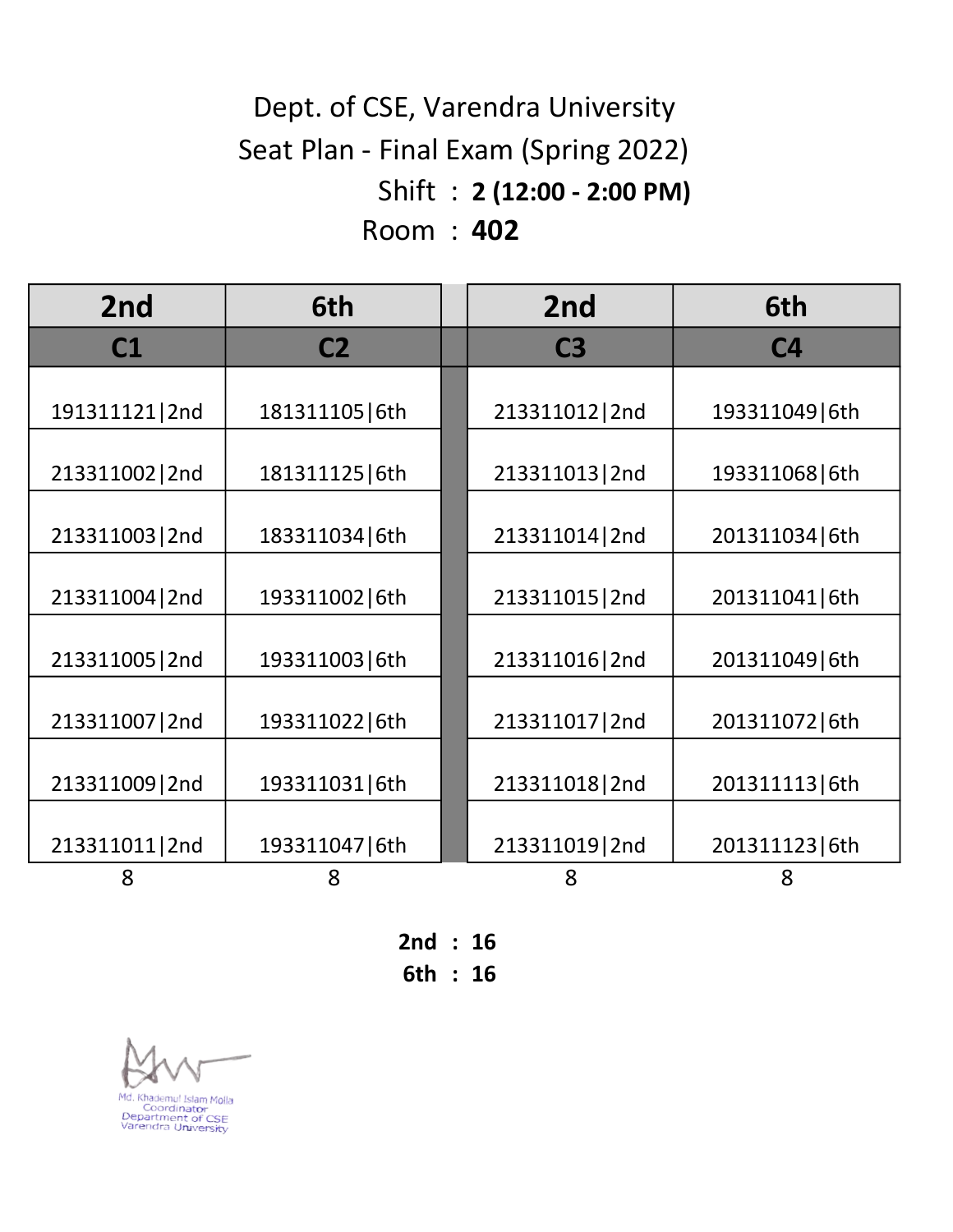# Shift : 2 (12:00 - 2:00 PM) Room : 501 Dept. of CSE, Varendra University Seat Plan - Final Exam (Spring 2022)

| 2 <sub>nd</sub> | 6th             | 2nd             | 6th             |
|-----------------|-----------------|-----------------|-----------------|
| C <sub>1</sub>  | C <sub>2</sub>  | C <sub>3</sub>  | C <sub>4</sub>  |
| 213311020 2nd   | 201311170 6th   | 213311035   2nd | 202311015   6th |
| 213311021 2nd   | 201311196 6th   | 213311036 2nd   | 202311016 6th   |
| 213311023   2nd | 202311001   6th | 213311037   2nd | 202311021   6th |
| 213311024 2nd   | 202311002   6th | 213311039 2nd   | 202311022   6th |
| 213311025   2nd | 202311003   6th | 213311040   2nd | 202311024   6th |
| 213311026 2nd   | 202311004   6th | 212311019 2nd   | 202311025   6th |
| 213311027   2nd | 202311007   6th | 212311024   2nd | 202311026 6th   |
| 213311030 2nd   | 202311008   6th | 213311042   2nd | 202311028 6th   |
| 213311031 2nd   | 202311010 6th   | 213311043   2nd | 202311031   6th |
| 213311032   2nd | 202311011   6th | 213311044 2nd   | 193311004   6th |
| 213311034 2nd   | 202311014   6th | 213311045   2nd | 201311004   6th |
| 11              | 11              | 11              | 11              |

2nd : 22

6th : 22

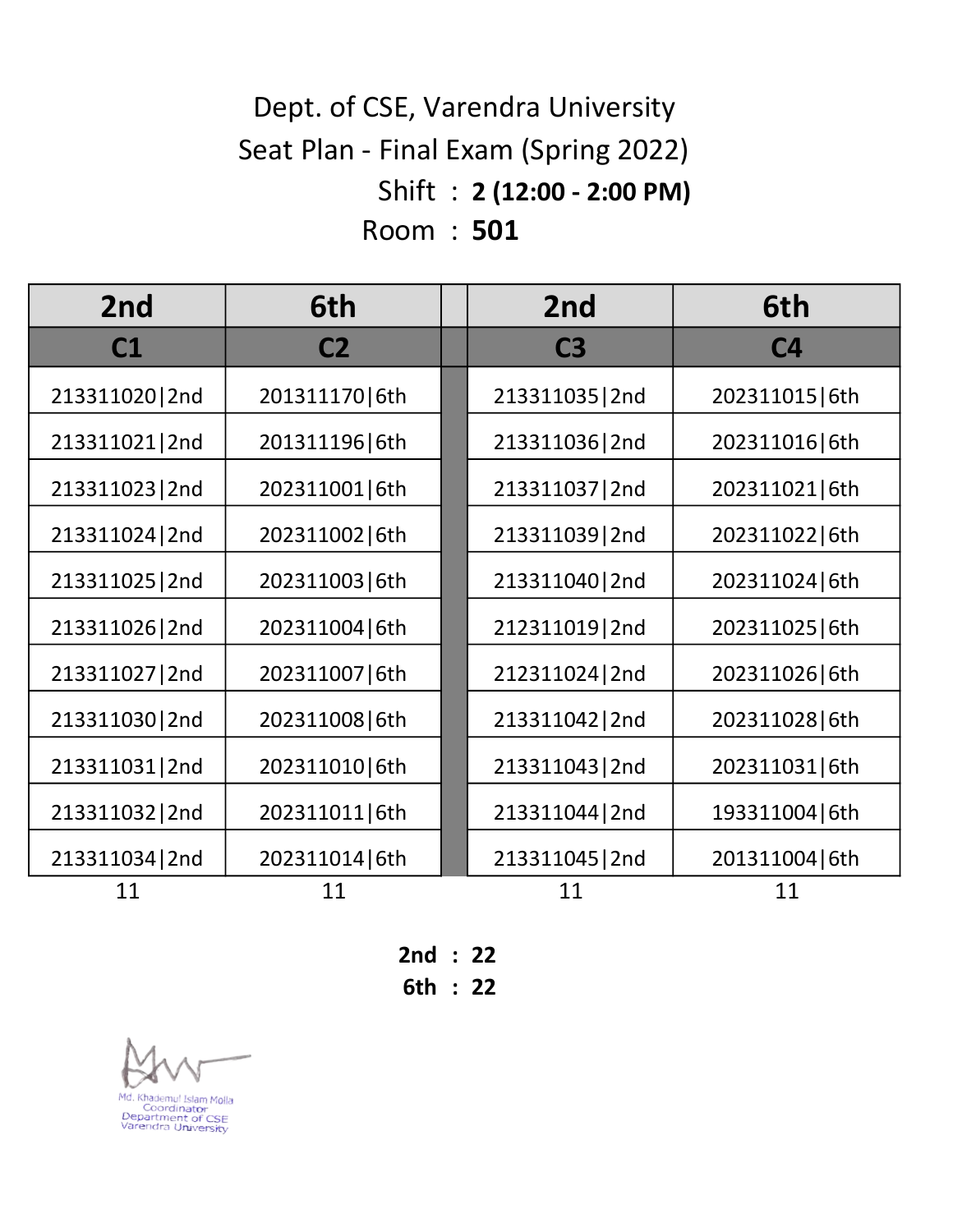# Shift : 2 (12:00 - 2:00 PM) Room : 502 Dept. of CSE, Varendra University Seat Plan - Final Exam (Spring 2022)

| 2nd             | 6th                                 | 2 <sub>nd</sub> | 9th             |
|-----------------|-------------------------------------|-----------------|-----------------|
| C1              | C <sub>2</sub>                      | C <sub>3</sub>  | C <sub>4</sub>  |
| 213311046   2nd | 201311031   6th                     | 213311057   2nd | 171311021 9th   |
| 213311047   2nd | 201311074 6th                       | 213311058 2nd   | 181311013 9th   |
| 213311048 2nd   | 201311083   6th                     | 213311059   2nd | 181311023 9th   |
| 213311049   2nd | 201311138 6th                       | 213311061   2nd | 181311082   9th |
| 213311051 2nd   | 201311159 6th                       | 213311062   2nd | 181311108 9th   |
| 213311052   2nd | *193311008   6th<br>(Added later)   | 213311063   2nd | 182311007   9th |
| 213311054   2nd | *181311050<br>6th STA 231 (Improve) | 213311064 2nd   | 182311027   9th |
| 213311055   2nd | *181311067<br>6th STA 231 (Improve) | 213311065   2nd | 183311012   9th |
| 213311056 2nd   | *181311099<br>6th STA 231 (Improve) | 213311066   2nd | 183311016   9th |
| 9               | 9                                   | 9               | 9               |

2nd : 18

6th : 6 (18/04/22: 9)

9th : 9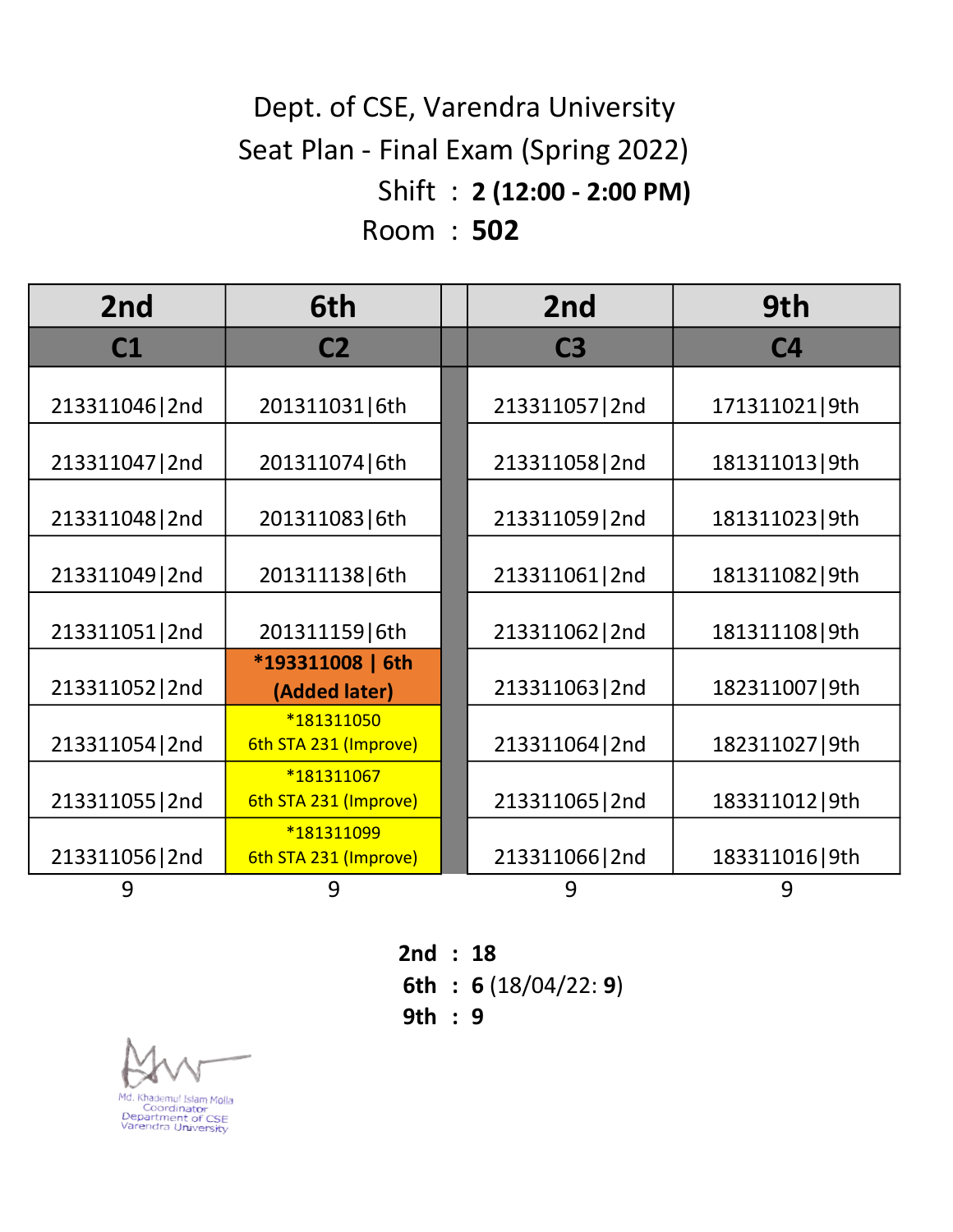# Shift : 2 (12:00 - 2:00 PM) Room : E102 Seat Plan - Final Exam (Spring 2022) Dept. of CSE, Varendra University

| 2 <sub>nd</sub> | 9th             | <b>11th</b>      | 9th             |
|-----------------|-----------------|------------------|-----------------|
| C1              | C <sub>2</sub>  | C <sub>3</sub>   | C <sub>4</sub>  |
|                 |                 |                  |                 |
| 213311067   2nd | 191311038 9th   | 153311030 11th   | 191311129 9th   |
| 201311124   2nd | 191311063   9th | 171311044   11th | 191311140   9th |
| 201311125   2nd | 191311080 9th   | 171311123 11th   | 191311158 9th   |
| 201311158 2nd   | 191311087   9th | 172311018 11th   | 191311168 9th   |
| 201311175   2nd | 191311095   9th | 181311054   11th | 191311173   9th |
| 201311188 2nd   | 191311109 9th   | 181311088 11th   | 192311001   9th |
| 212311023   2nd | 191311111 9th   | 181311140   11th | 192311002   9th |
| 212311026 2nd   | 191311120 9th   | 182311001   11th | 192311003   9th |
| 8               | 8               | 8                | 8               |

2nd : 8 9th : 16 11th : 8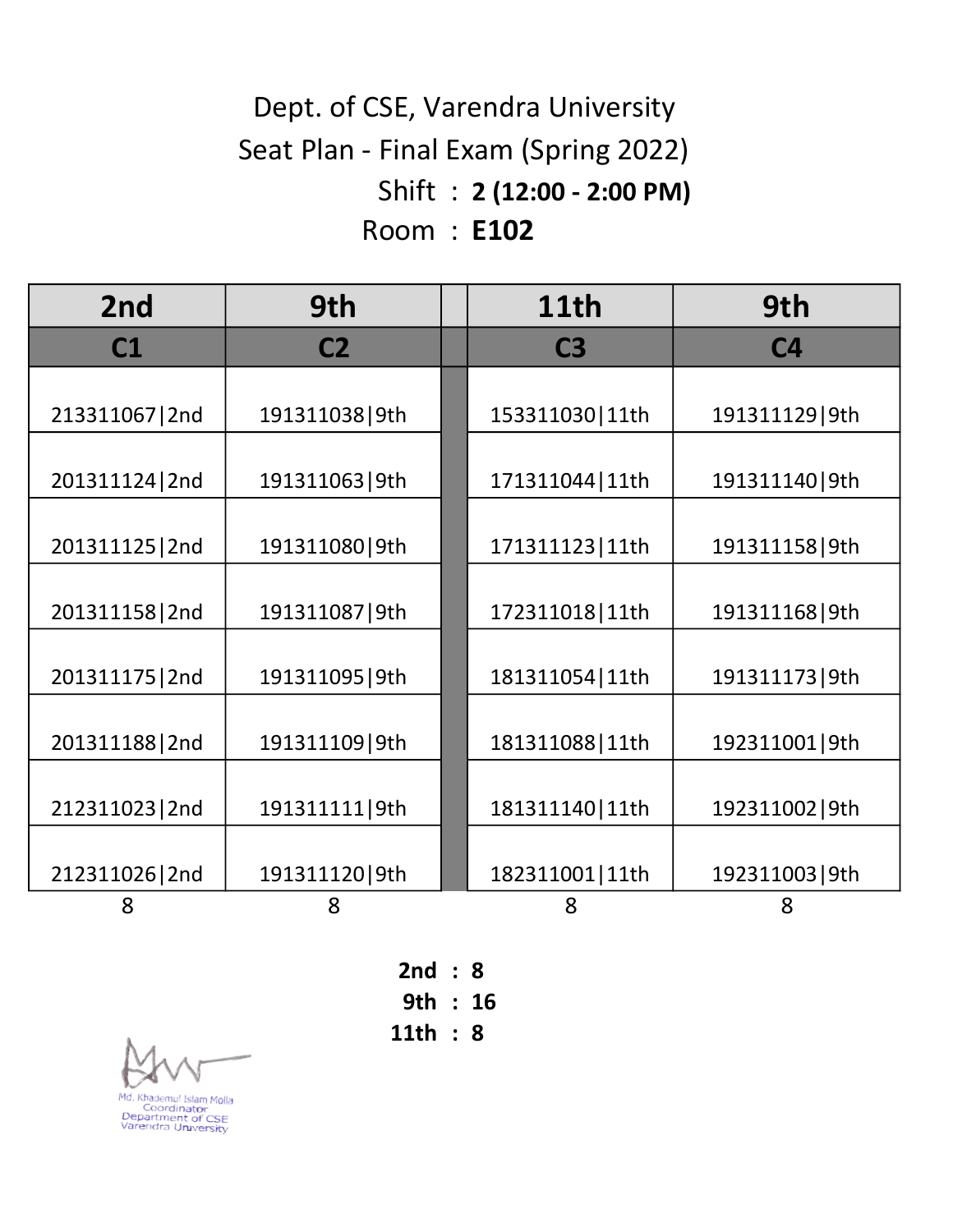# Shift : 2 (12:00 - 2:00 PM) Room : E303 Dept. of CSE, Varendra University Seat Plan - Final Exam (Spring 2022)

| 11th             | 9th             | 11th             | 9th             |
|------------------|-----------------|------------------|-----------------|
| C1               | C <sub>2</sub>  | C <sub>3</sub>   | C <sub>4</sub>  |
| 182311010 11th   | 192311004   9th | 183311010   11th | 192311014 9th   |
| 182311026 11th   | 192311006   9th | 183311011   11th | 192311015   9th |
| 182311034   11th | 192311007   9th | 183311015   11th | 192311017   9th |
| 183311001   11th | 192311008 9th   | 183311017   11th | 192311018 9th   |
| 183311003   11th | 192311009   9th | 183311018 11th   | 192311019 9th   |
| 183311004   11th | 192311010 9th   | 183311019   11th | 192311020 9th   |
| 183311005   11th | 192311011 9th   | 183311020   11th | 192311021 9th   |
| 183311008   11th | 192311013   9th | 183311024   11th | 192311023   9th |
| 8                | 8               | 8                | 8               |

11th : 16

9th : 16